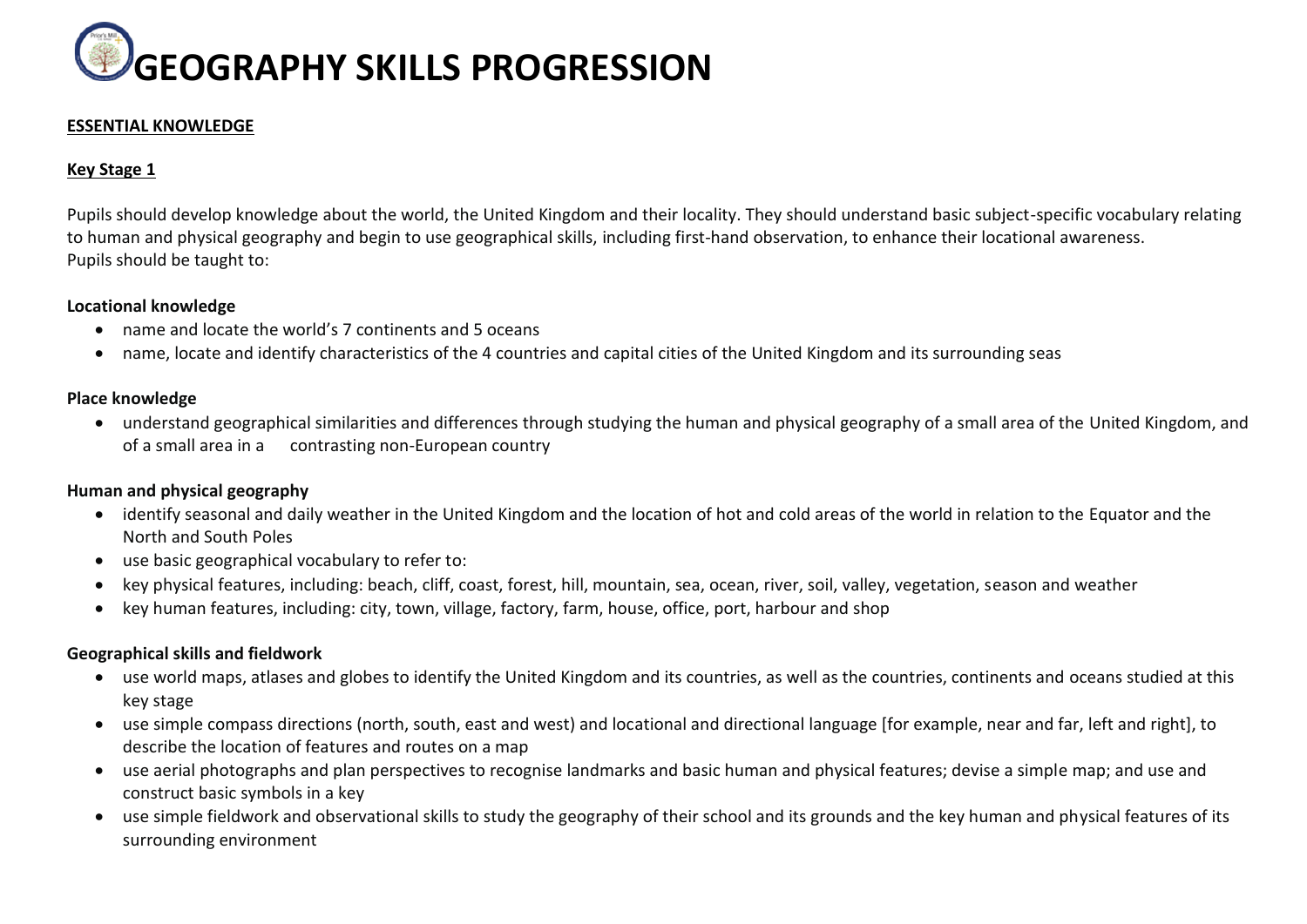## **ESSENTIAL KNOWLEDGE**

# **Key Stage 2**

Pupils should extend their knowledge and understanding beyond the local area to include the United Kingdom and Europe, North and South America. This will include the location and characteristics of a range of the world's most significant human and physical features. They should develop their use of geographical knowledge, understanding and skills to enhance their locational and place knowledge. Pupils should be taught to:

#### **Locational knowledge**

- locate the world's countries, using maps to focus on Europe (including the location of Russia) and North and South America, concentrating on their environmental regions, key physical and human characteristics, countries, and major cities
- name and locate counties and cities of the United Kingdom, geographical regions and their identifying human and physical characteristics, key topographical features (including hills, mountains, coasts and rivers), and land-use patterns; and understand how some of these aspects have changed over time
- identify the position and significance of latitude, longitude, Equator, Northern Hemisphere, Southern Hemisphere, the Tropics of Cancer and Capricorn, Arctic and Antarctic Circle, the Prime/Greenwich Meridian and time zones (including day and night)

# **Place knowledge**

• understand geographical similarities and differences through the study of human and physical geography of a region of the United Kingdom, a region in a European country, and a region in North or South America

# **Human and physical geography**

- describe and understand key aspects of:
- physical geography, including: climate zones, biomes and vegetation belts, rivers, mountains, volcanoes and earthquakes, and the water cycle
- human geography, including: types of settlement and land use, economic activity including trade links, and the distribution of natural resources including energy, food, minerals and water.

# **Geographical skills and fieldwork**

- use maps, atlases, globes and digital/computer mapping to locate countries and describe features studied
- use the 8 points of a compass, 4- and 6-figure grid references, symbols and key (including the use of Ordnance Survey maps) to build their knowledge of the United Kingdom and the wider world
- use fieldwork to observe, measure record and present the human and physical features in the local area using a range of methods, including sketch maps, plans and graphs, and digital technologies.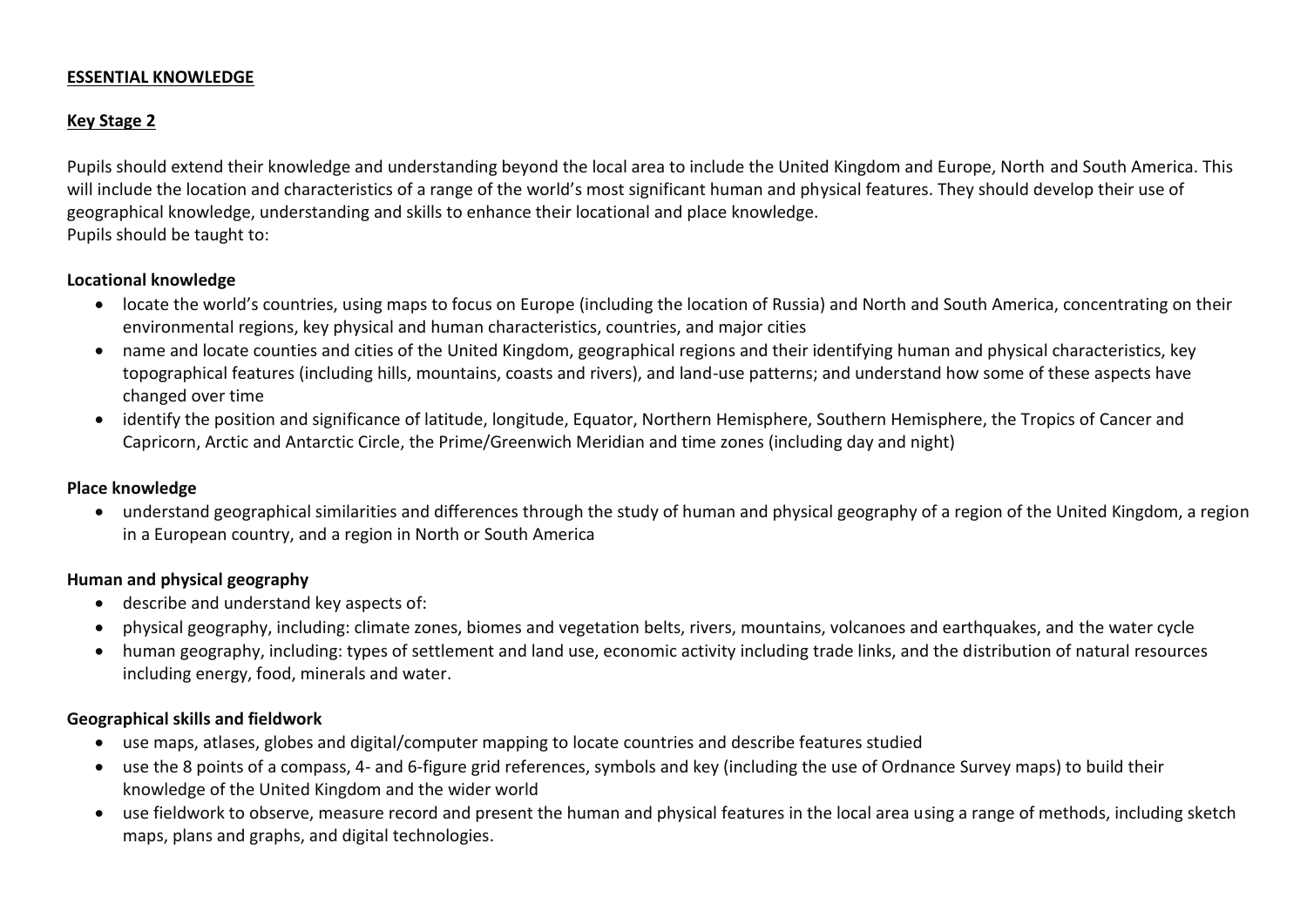| Year $1/2$<br><b>Was Captain Cook a Pirate?</b><br>Why did London burn?<br>Who lives in a castle like this?<br>What was it like to be an Evacuee? |                                                                                                                                                                                                                    |                                                                                                                                                                                                                                                                                                                                                                                                  |  |
|---------------------------------------------------------------------------------------------------------------------------------------------------|--------------------------------------------------------------------------------------------------------------------------------------------------------------------------------------------------------------------|--------------------------------------------------------------------------------------------------------------------------------------------------------------------------------------------------------------------------------------------------------------------------------------------------------------------------------------------------------------------------------------------------|--|
| <b>Locational</b>                                                                                                                                 | <b>Breadth of Study</b>                                                                                                                                                                                            | <b>Skills</b>                                                                                                                                                                                                                                                                                                                                                                                    |  |
| and Place                                                                                                                                         | Name and locate the world's 7 continents and 5 oceans,                                                                                                                                                             | Use maps and a globe to identify the continents and oceans                                                                                                                                                                                                                                                                                                                                       |  |
| knowledge                                                                                                                                         | understanding the terms 'continent' and 'sea'.<br>Understand that a world map shows all the countries in the<br>world. Identify the UK and the countries where members of<br>the class come from.                  | and understand that both a map and a globe show the same<br>thing.<br>Locate the continents on a paper map.<br>Use simple compass directions (North, South, East and West)<br>to describe the location of features on a map.                                                                                                                                                                     |  |
|                                                                                                                                                   | Understand the geographical similarities and differences<br>through studying the human and physical geography of a small<br>area of the UK and of a small area in a contrasting non-<br>European country - Hawaii. | Locate Hawaii on a map.<br>Study pictures/videos of a locality and ask geographical<br>questions e.g. What is it like to live in this place? How is this<br>place different to where I live? What is the weather like in this<br>place? What animals live here and why?<br>Express own views about a place, people and environment.<br>Draw and label pictures to show how places are different. |  |
|                                                                                                                                                   | Name, locate and identify the characteristics of the 4 countries<br>and capital cities of the UK. Compare this to India and it's<br>states.                                                                        | Use maps and globes to locate the UK.<br>Be able to identify the 4 countries and label the capital cities.<br>Explain the purpose of a capital city and form opinions on<br>how this affects population size.                                                                                                                                                                                    |  |
|                                                                                                                                                   | Understand the geographical similarities and<br>differences through studying the human and physical<br>geography of a small area of the UK and of a small<br>area in a contrasting non-European country (India).   | Study pictures/videos of two differing localities, one in the UK<br>and one in a non-European country, and ask geographical<br>questions e.g. What is it like to live in this place? How is this<br>place different to where I live? How is the weather different?<br>How are lifestyles different?<br>Study pictures of the localities in the past and in the present                           |  |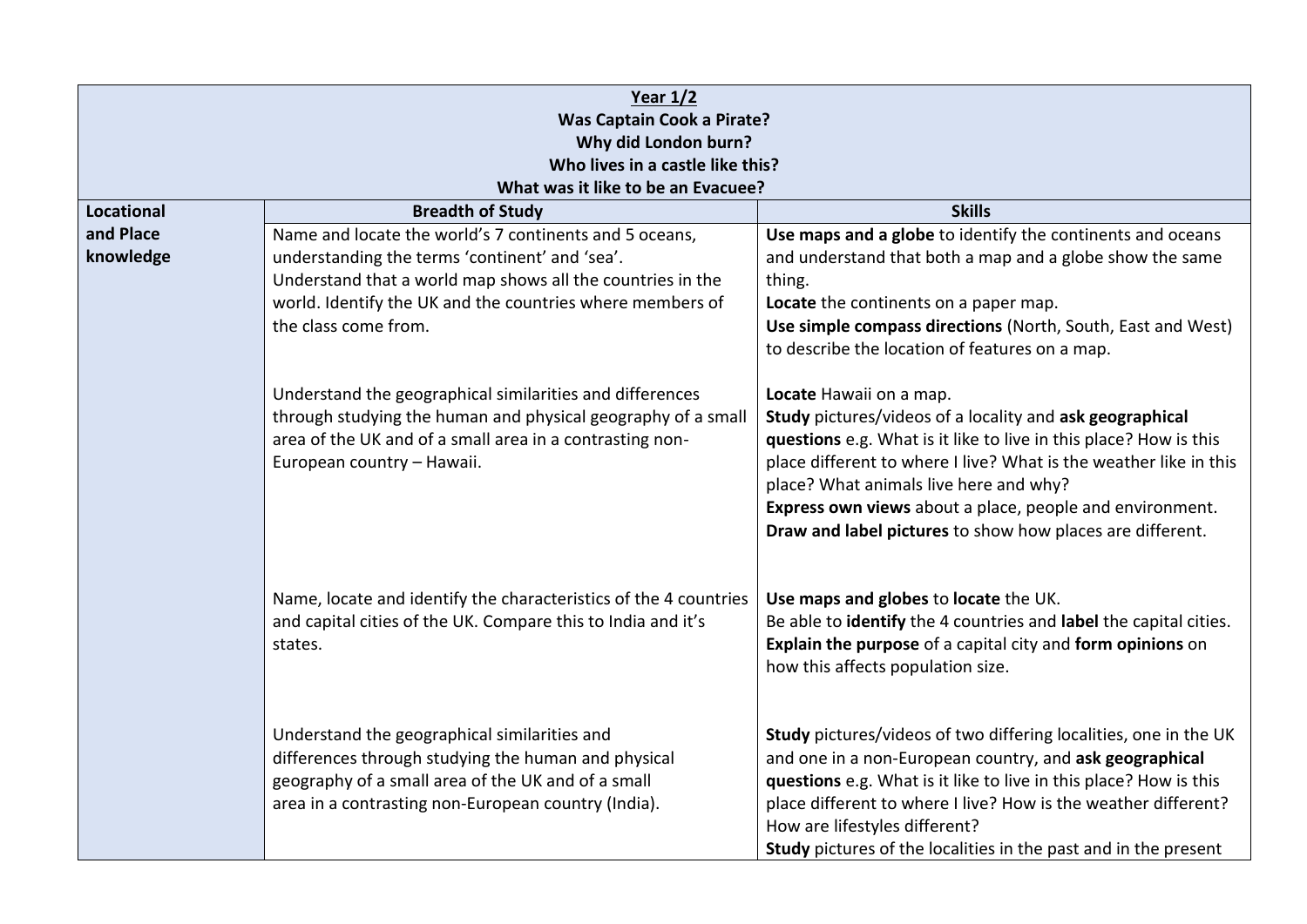|                  |                                                                                      | and ask 'How has it changed?'                                     |
|------------------|--------------------------------------------------------------------------------------|-------------------------------------------------------------------|
|                  |                                                                                      | Draw pictures to show how places are different and write          |
|                  |                                                                                      | comparatively to show the difference.                             |
|                  |                                                                                      | Express own views about a place, people and                       |
|                  |                                                                                      | environment. Give detailed reasons to support own                 |
|                  |                                                                                      | likes, dislikes and preferences.                                  |
| <b>Human and</b> | Identify the human and physical features of the two localities                       | Be able to verbalise and write about similarities and             |
| <b>Physical</b>  | studied.                                                                             | differences between the features of the two localities.           |
| Geography        |                                                                                      | Use basic geographical vocab to refer to key physical features    |
|                  |                                                                                      | including: beach, coast, forest, mountain, sea, river, season:    |
|                  |                                                                                      | weather, beach, cliff, coast, forest, hill, mountain, sea, ocean, |
|                  |                                                                                      | river, soil, valley, vegetation, season and weather.              |
|                  | Identify seasonal and daily weather patterns in the UK.                              | Use basic geographical vocab to refer to key human features,      |
|                  |                                                                                      | including: city, town, village, factory, farm, house and shop.    |
|                  |                                                                                      | Ask questions about the weather and seasons.                      |
|                  |                                                                                      | Observe and record Make and use simple instruments for            |
|                  |                                                                                      | observing the weather, setting up a simple weather station.       |
|                  |                                                                                      | Describe the changes in the weather with the seasons. Learn       |
|                  |                                                                                      | about the effects of the Sun in the UK. Provide a fictional       |
|                  |                                                                                      | weather forecast for a month of the year.                         |
|                  |                                                                                      | Express opinions about the seasons and relate the changes to      |
|                  | Identify the location of hot and cold areas in the world in                          | changes in clothing and activities e.g. winter = coat, summer =   |
|                  | relation to the Equator and the North and South Poles. Is India<br>hot or cold? Why? | t-shirts.                                                         |
|                  |                                                                                      | Use both maps and globes; identify the coldest and hottest        |
|                  |                                                                                      | places in the world. Make predictions about where the             |
|                  |                                                                                      | hottest places in the world are?                                  |
|                  |                                                                                      | Children to identify the equator and locate the places            |
|                  |                                                                                      | on the Equator which are the hottest. Identify where              |
|                  |                                                                                      | India is in relation to the Equator.                              |
| <b>Fieldwork</b> | Use simple fieldwork and observational skills to study the                           | Observe and record information about the local area e.g. how      |
|                  | geography of their school and its grounds and the key human                          | many shops there are near the school, how many bus stops          |
|                  | and physical features of its surrounding environment e.g. note                       | are there close to the school.                                    |
|                  | taking, videoing, data collection, sketches, observations.                           | Children to take photos of interesting things in the local area   |
|                  |                                                                                      | and explain what the photos show.                                 |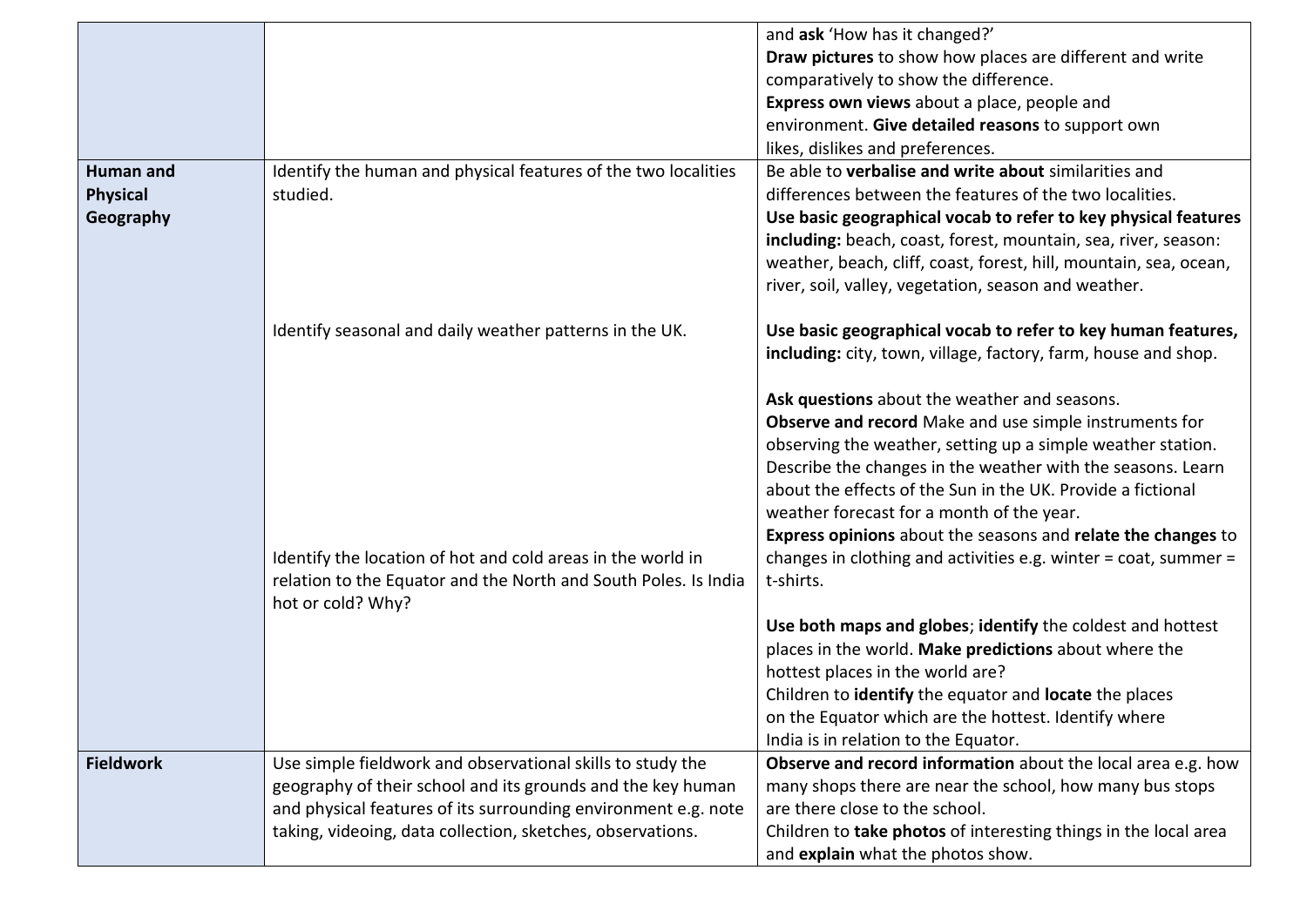|                   |                                                                                                                    | On a walk in the local area, children to pick things up e.g. a                               |
|-------------------|--------------------------------------------------------------------------------------------------------------------|----------------------------------------------------------------------------------------------|
|                   |                                                                                                                    | stick, stone, leaf etc. and use them to create memory maps to                                |
|                   |                                                                                                                    | show the journey.                                                                            |
|                   |                                                                                                                    | Study aerial photographs of the local area and label it with                                 |
|                   |                                                                                                                    | key features e.g. school, church, park, shops.                                               |
|                   |                                                                                                                    | Look at a simple map of the local area and identify the things                               |
|                   |                                                                                                                    | they know and have seen.                                                                     |
|                   | Fieldwork to develop knowledge and understanding of the                                                            | Make a simple map of the school or local area.                                               |
|                   | school and local area.                                                                                             | Create an aerial map of the school/local area as a class by<br>using different sized blocks. |
|                   |                                                                                                                    | Study maps and aerial photographs and use simple compass                                     |
|                   | Use simple fieldwork and observational skills to study                                                             | directions (North, South, East and West) and locational and                                  |
|                   | the geography of their school and its grounds and the                                                              | directional language to describe the location of features and                                |
|                   | key human and physical features of its surrounding                                                                 | routes on a map.                                                                             |
|                   | environment - fieldwork in the local area/close                                                                    | Draw own maps of the local area; use and construct basic                                     |
|                   | proximity to the school e.g. the road, park, river,                                                                | symbols in a key.                                                                            |
|                   | shops.                                                                                                             | Observe and record the features around the school e.g. the                                   |
|                   |                                                                                                                    | different types of plants, the animals seen by the river                                     |
|                   |                                                                                                                    | compared to the animals seen on the road, the different                                      |
|                   |                                                                                                                    | amounts of traffic on Wolviston Road compared to the school                                  |
|                   |                                                                                                                    | road.                                                                                        |
|                   |                                                                                                                    | Children to make suggestions for the cause of the                                            |
|                   |                                                                                                                    | differences.                                                                                 |
|                   |                                                                                                                    | Communicate findings in different ways e.g. reports, graphs,                                 |
|                   |                                                                                                                    | sketches, diagrams, pictures.                                                                |
|                   |                                                                                                                    | Children make sketches/notes of their field work and                                         |
|                   |                                                                                                                    | then create a map to direct others which uses a key                                          |
|                   |                                                                                                                    | and includes the main physical and human features.                                           |
| <b>Key</b>        | <b>KS1 General Vocab:</b>                                                                                          |                                                                                              |
| <b>Vocabulary</b> | Beach, Britain, City, Cliff, East, England, Europe, Equator, Factory, Farm, Forest, Harbour, Hill, House, Ireland, |                                                                                              |
|                   | Mountain, North Pole, Ocean, Office, Port, River, Scotland, Sea, Season, Shop, Soil, South Pole, Town, Valley,     |                                                                                              |
|                   | Vegetation, Village, Wales, Weather and West.                                                                      |                                                                                              |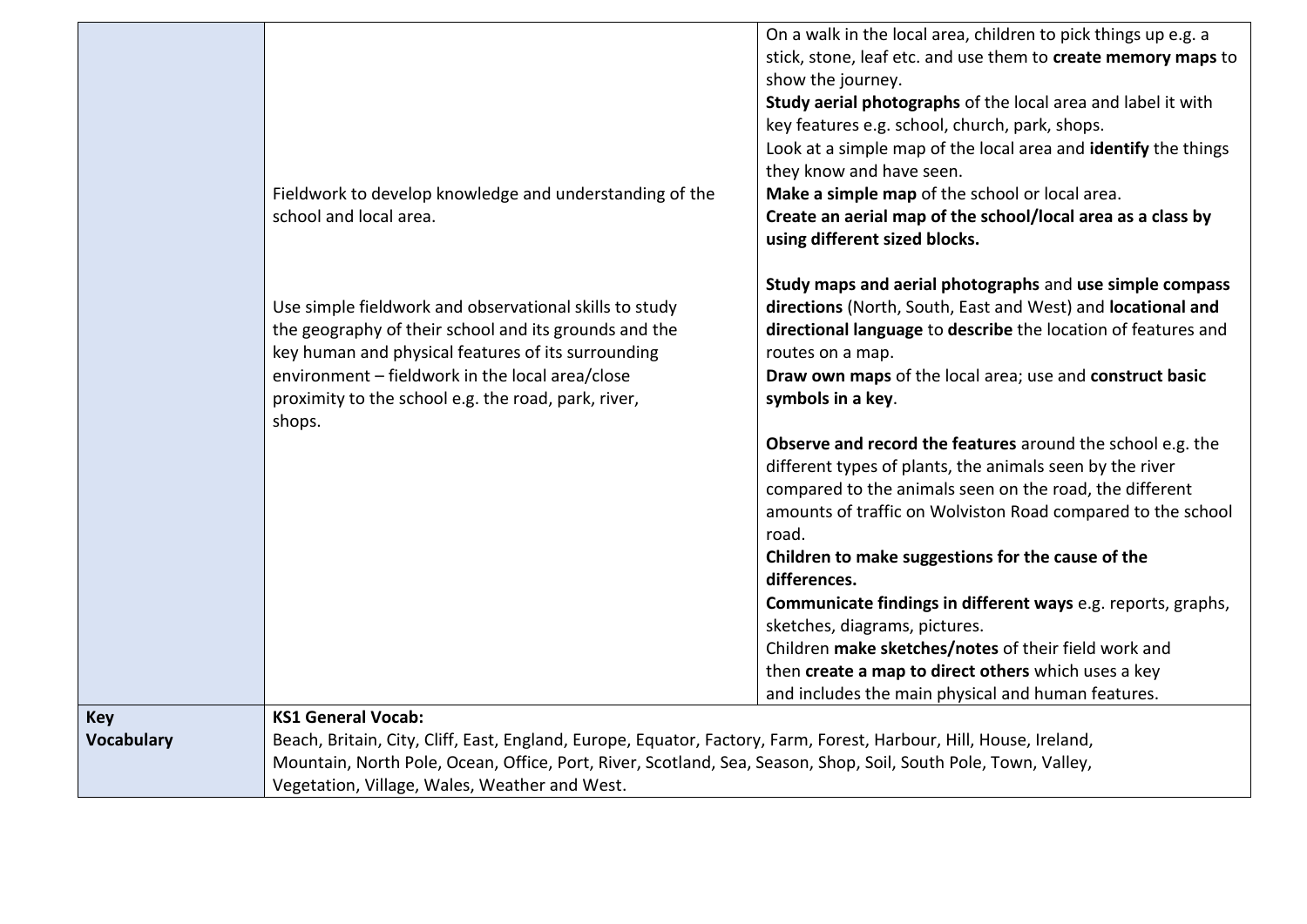| <u>Year 3/4</u>                        |                                                                                                                                                                                      |                                                                                                                                                                                |
|----------------------------------------|--------------------------------------------------------------------------------------------------------------------------------------------------------------------------------------|--------------------------------------------------------------------------------------------------------------------------------------------------------------------------------|
| How did the Romans change Britain? (1) |                                                                                                                                                                                      |                                                                                                                                                                                |
| How did the Romans change Britain? (2) |                                                                                                                                                                                      |                                                                                                                                                                                |
|                                        | What happened when the Romans left Britain?                                                                                                                                          |                                                                                                                                                                                |
|                                        | Where can we see Ancient Greece today?                                                                                                                                               |                                                                                                                                                                                |
| <b>Locational</b>                      | <b>Breadth of Study</b>                                                                                                                                                              | <b>Skills</b>                                                                                                                                                                  |
| and Place<br>knowledge                 | Use maps, atlases, globes and digital/computer mapping<br>(Google Earth) to locate the countries around the world.<br>Identify the key physical and human characteristics, countries | Build on prior knowledge of UK regions by using maps to<br>locate countries across the world.<br>Study maps to make assumptions about the different areas of                   |
|                                        | and major cities e.g. rivers, mountains, capitals, landmarks of<br>different parts of the world.                                                                                     | the world (both hot and cold) e.g. using map keys to identify<br>mountainous areas, urban areas.                                                                               |
|                                        |                                                                                                                                                                                      | Identify hilliest areas and flattest areas as well as decide<br>which rivers they think are the largest.                                                                       |
|                                        |                                                                                                                                                                                      | Study some pictures of different parts of the world (both hot<br>and cold) e.g. top of a mountain, on the banks of a river, on a                                               |
|                                        |                                                                                                                                                                                      | farm. Make reasoned judgements about where the pictures<br>are taken and give reasons for these answers.                                                                       |
|                                        |                                                                                                                                                                                      | Match key landmarks to the country and make suggestions as                                                                                                                     |
|                                        | Identify similarities and differences between foreign regions<br>and a region of the UK.                                                                                             | to how landmarks affect a country (tourism, economy etc.)<br>Why do back packers choose to stay where they do?                                                                 |
|                                        |                                                                                                                                                                                      | Look at maps, pictures and other sources to identify<br>similarities and differences between a UK region and other<br>parts of the world. Compare physical and human features, |
|                                        | Understand the difference between the Northern and<br>Southern hemisphere.                                                                                                           | draw conclusions, pose questions and use prior knowledge of<br>map reading.                                                                                                    |
|                                        |                                                                                                                                                                                      | Analyse evidence and draw conclusions e.g. make<br>comparisons between locations using photos/pictures,                                                                        |
|                                        |                                                                                                                                                                                      | temperatures in different locations and population numbers.                                                                                                                    |
|                                        |                                                                                                                                                                                      | Identify the different hemispheres on a map.                                                                                                                                   |
|                                        |                                                                                                                                                                                      | Use the compass points N, NE, E, SE, S, SW, W, NW to direct<br>and locate using a compass.                                                                                     |
|                                        |                                                                                                                                                                                      | Locate and label different countries/continents in the<br>Northern and Southern hemispheres.                                                                                   |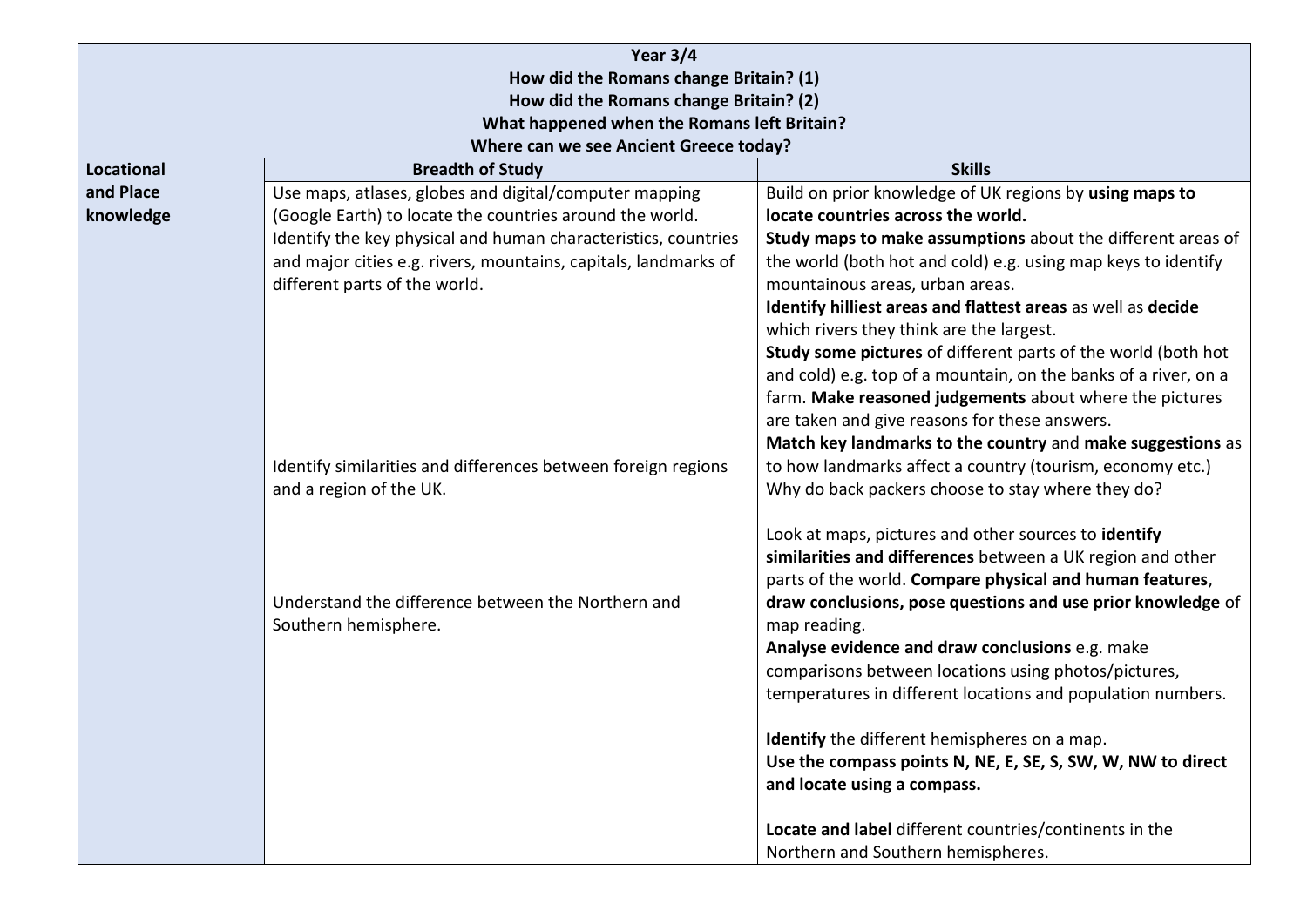|                  |                                                             | Raise questions about the different hemispheres and                                                                  |
|------------------|-------------------------------------------------------------|----------------------------------------------------------------------------------------------------------------------|
|                  |                                                             | make predictions on how they think life will be                                                                      |
|                  |                                                             | different in the two hemispheres. Does this affect the                                                               |
|                  |                                                             | food grown and consumed across the world?                                                                            |
| <b>Human and</b> | Whilst studying history, Why did the Roman choose to settle | Look at pictures and labelled diagrams of different historical                                                       |
| <b>Physical</b>  | where they did? What were their settlements like? How did   | settlements over time.                                                                                               |
| Geography        | they use the land and how has land use changed today? How   | Produce own pictures and labelled diagrams.                                                                          |
|                  | did they trade? How is that different today?                | Ask and answer questions through own knowledge and self-                                                             |
|                  |                                                             | conducted research: What resources were used? Why were                                                               |
|                  |                                                             | they used? Why were their settlements so different? What                                                             |
|                  |                                                             | tools were available? What was the purpose of the                                                                    |
|                  |                                                             | settlements?                                                                                                         |
|                  |                                                             |                                                                                                                      |
|                  |                                                             | Research changing food habits in Britain over the last 100<br>years and discuss how refrigeration, war, immigration, |
|                  |                                                             |                                                                                                                      |
|                  |                                                             | working habits, lifestyle changes, technology, the media etc.                                                        |
|                  |                                                             | have changed what we eat.                                                                                            |
|                  |                                                             | Study maps Roman settlements. Draw conclusions about the                                                             |
|                  |                                                             | location of the settlements based on prior knowledge. Why                                                            |
|                  |                                                             | were they where they were? Was the production of food and                                                            |
|                  | Explore settlements around rivers.                          | faming a consideration? Compare with current maps and                                                                |
|                  |                                                             | make suggestions about change.                                                                                       |
|                  |                                                             | Study how land in the local area was used during the                                                                 |
|                  |                                                             | historical periods studied. Look at land use in the same area                                                        |
|                  |                                                             | today and consider how and why this has changed.                                                                     |
|                  |                                                             | <b>Research</b> Roman settlements in the UK. Why are the majority                                                    |
|                  |                                                             | built on the path of a river? How do rivers benefit                                                                  |
|                  |                                                             | communities? Why were rivers important historically?                                                                 |
|                  |                                                             | Discuss different types of pollution and also issues of                                                              |
|                  |                                                             | pollution, loss of greenbelt etc.                                                                                    |
| <b>Fieldwork</b> | Understand the 8 compass points and use them to             | Use locational language to describe the location of points on a                                                      |
|                  | explain/identify points on a map.                           | map of the school/local area.                                                                                        |
|                  |                                                             |                                                                                                                      |
|                  | Fieldwork project                                           | e.g. Tell the children some visitors are coming to visit the area                                                    |
|                  |                                                             | in which you live, which includes a tour around the school                                                           |
|                  |                                                             | building and grounds. Plan a tour of the school, which includes                                                      |
|                  |                                                             | a map/ plan of the school and the main geographical features                                                         |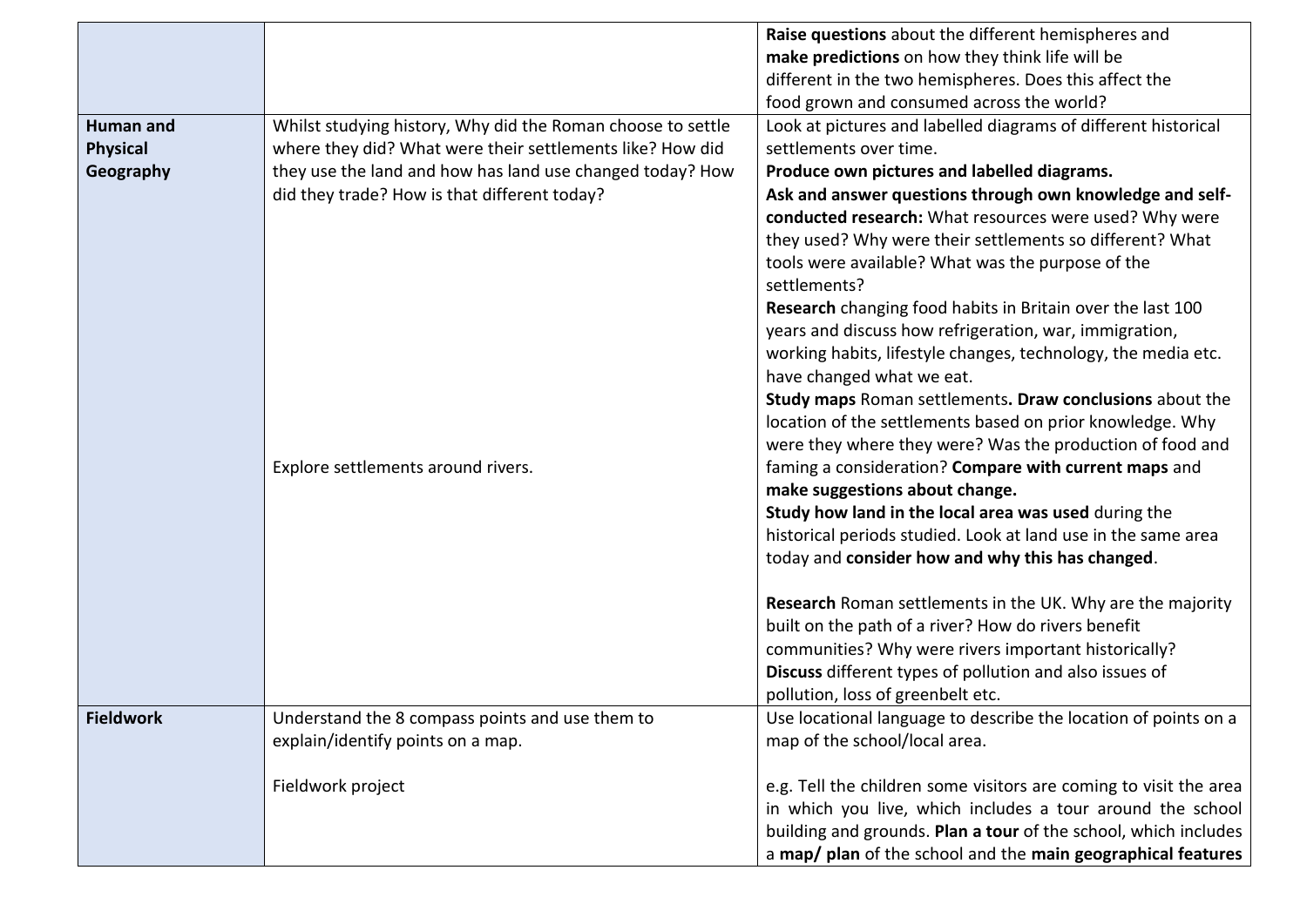| Children begin to experiment with and understand 4 figure<br>grid references on maps. | you would see identified, with a key.<br>Take digital photographs of the main features of the school and<br>plot them on to a map to show the route around the school,<br>using coordinates to show where these key features are<br>Undertake environmental surveys of the school grounds -<br>litter, noise, likes/ dislikes, areas for improvement<br>Use the school grounds to undertake weather surveys,<br>including wind direction, where the sun shines (north, south,<br>west), recording a changes and observations using a method<br>of choice e.g. rainfall - is it the same on all sides of the school.<br>Make an aerial plan/map of the school, drawing around<br>different sized blocks (moved on from year 1 collective aerial<br>planning using blocks). |
|---------------------------------------------------------------------------------------|---------------------------------------------------------------------------------------------------------------------------------------------------------------------------------------------------------------------------------------------------------------------------------------------------------------------------------------------------------------------------------------------------------------------------------------------------------------------------------------------------------------------------------------------------------------------------------------------------------------------------------------------------------------------------------------------------------------------------------------------------------------------------|
| Explore the use of Land in the local area.                                            | Design questions and studies to conduct in the local area.<br>Identify local features on a map and begin to experiment<br>with four figure grid references, using them to locate and<br>describe local features.<br>Undertake surveys.<br><b>Conduct investigations.</b><br><b>Classify buildings.</b><br>Use recognised symbols to mark out local areas of interest on<br>own maps.<br>Choose effective recording and presentation methods e.g.                                                                                                                                                                                                                                                                                                                          |
|                                                                                       | tables to collect data.<br>Present data in an appropriate way using keys to make data<br>clear.<br>Draw conclusions from the data.<br>e.g. Survey the use of land in the immediate locality of the<br>school e.g. local high street, walking distance area, using the<br>following classifications:<br>Residential: houses, flats, hotels, hostels<br>$\bullet$<br>Retail: food, clothing, footwear, sports, toys,<br>furniture, etc<br>Professional/ Commercial: solicitors, banks,<br>$\bullet$<br>building societies, company offices etc                                                                                                                                                                                                                              |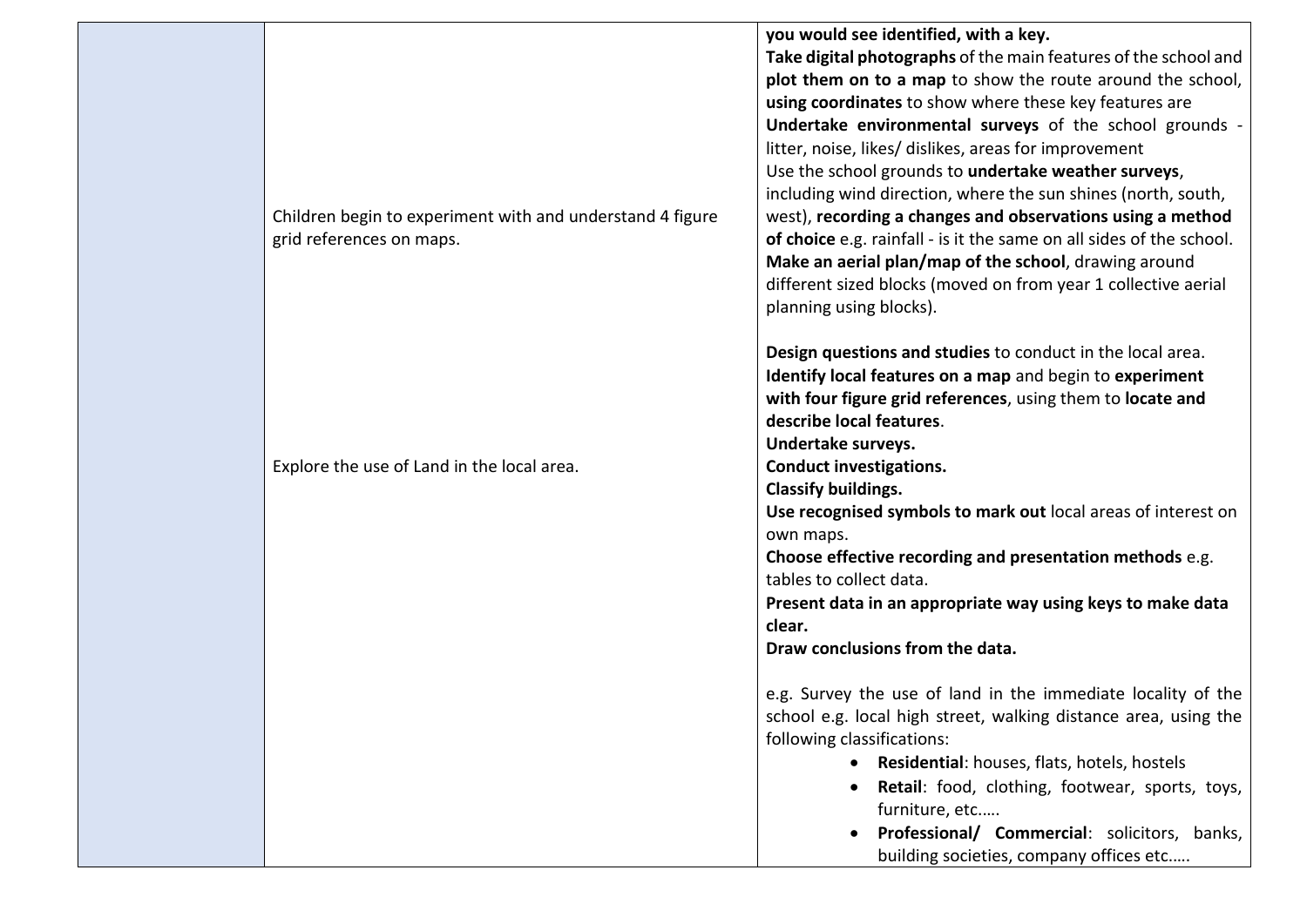|                                 |                                                                                                                                                                                                                                                                                                                                                                                                                                                                                        | Industrial and Storage: machine<br>tools,<br>engineering, factories, warehouses<br>Entertainment/ Leisure: theatres and cinemas,<br>public houses, restaurants, cafes<br>Public Authorities: local government offices,<br>police, libraries, hospitals, churches, chapels,<br>schools<br>Other: vacant property, car parking, open<br>spaces, development sites<br>Compare the land-use in the area chosen with old maps<br>and photographs of the same area to examine how the<br>land-use has changed over time. Investigate why the<br>land-use has changed<br>Undertake a survey of buildings and materials<br>Investigate what jobs people do within and beyond the<br>school, in the local area. Sort them into categories and<br>investigate where and how far people travel to work<br>Compare shops in the local area with the nearest city<br>centre<br>Interview/ question people who use the shops about |
|---------------------------------|----------------------------------------------------------------------------------------------------------------------------------------------------------------------------------------------------------------------------------------------------------------------------------------------------------------------------------------------------------------------------------------------------------------------------------------------------------------------------------------|----------------------------------------------------------------------------------------------------------------------------------------------------------------------------------------------------------------------------------------------------------------------------------------------------------------------------------------------------------------------------------------------------------------------------------------------------------------------------------------------------------------------------------------------------------------------------------------------------------------------------------------------------------------------------------------------------------------------------------------------------------------------------------------------------------------------------------------------------------------------------------------------------------------------|
|                                 | <b>KS2 General Vocab:</b>                                                                                                                                                                                                                                                                                                                                                                                                                                                              | the services/ types of shop provided/ shopping habits                                                                                                                                                                                                                                                                                                                                                                                                                                                                                                                                                                                                                                                                                                                                                                                                                                                                |
| <b>Key</b><br><b>Vocabulary</b> | America, Arctic and Antarctic Circle, Biomes, Climate Zones, Coasts, Compass, Distribution, Earthquakes, Energy, Equator,<br>Europe, Europe, Russia, Food, Grid References, Hemisphere, Hills, Latitude, Longitude, Measure, Minerals, Mountains, Natural<br>Resources, North, Northern Observe, Regions, Rivers, Settlement, South America, Southern Hemisphere, Trade Links, Tropics of<br>Cancer and Capricorn, United Kingdom, Vegetation Belts, Volcanoes, Water Cycle and Water. |                                                                                                                                                                                                                                                                                                                                                                                                                                                                                                                                                                                                                                                                                                                                                                                                                                                                                                                      |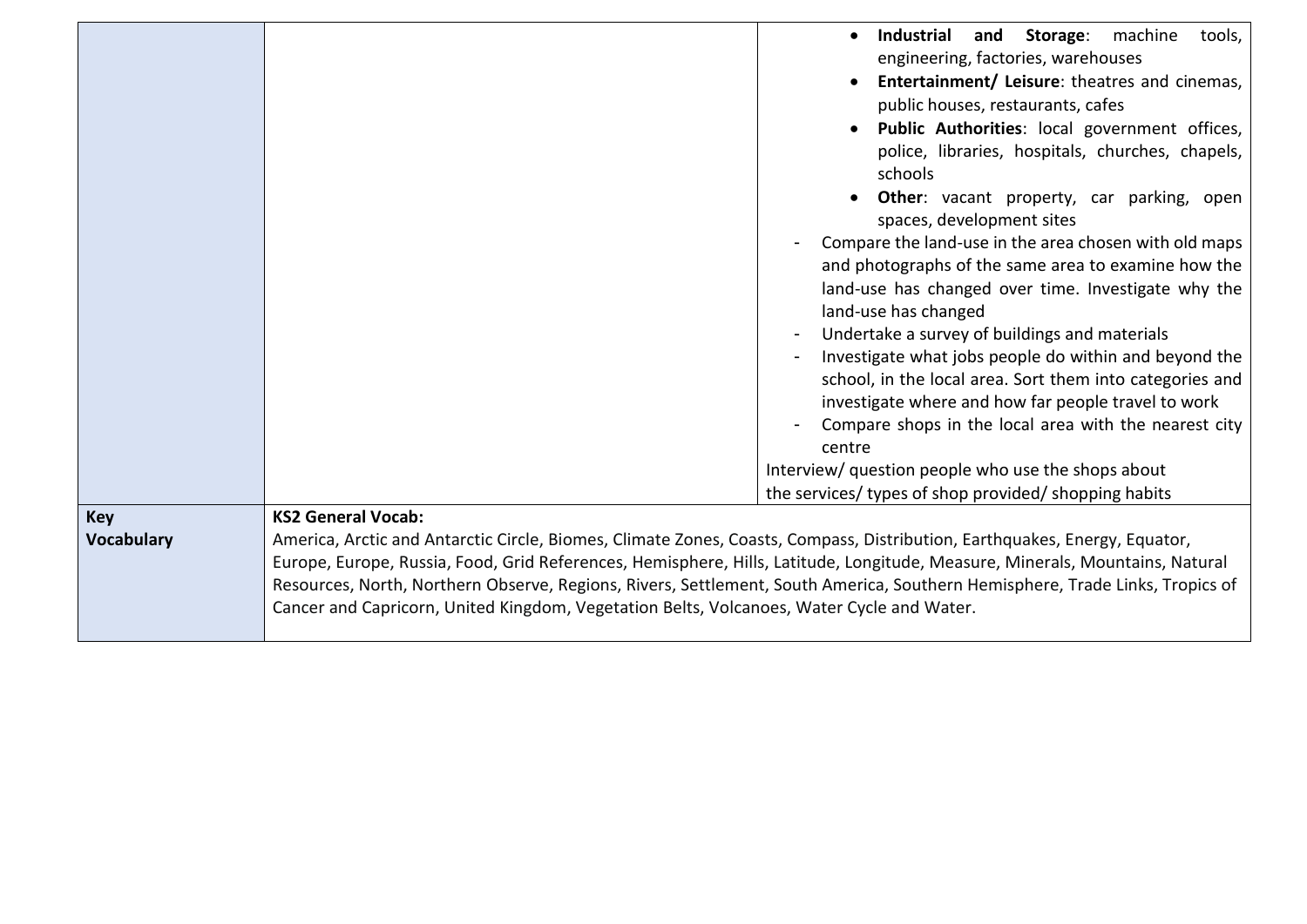| Year $5/6$                                |                                                        |                                                                                                                                                                                               |
|-------------------------------------------|--------------------------------------------------------|-----------------------------------------------------------------------------------------------------------------------------------------------------------------------------------------------|
| Why did the Egyptians build the pyramids? |                                                        |                                                                                                                                                                                               |
| What can we learn from Maya?              |                                                        |                                                                                                                                                                                               |
|                                           | Could you keep calm and carry on?                      |                                                                                                                                                                                               |
|                                           | What if I could go back in time?                       |                                                                                                                                                                                               |
|                                           | What is happening to the climate?                      |                                                                                                                                                                                               |
| <b>Locational</b><br>and Place            | <b>Breadth of Study</b>                                | <b>Skills</b>                                                                                                                                                                                 |
|                                           | Use maps, atlases, globes and digital/computer mapping | Confidently use maps, globes and Google Earth.                                                                                                                                                |
| knowledge                                 | (Google Earth) to locate the countries.                | Use atlases/maps to describe and locate places using 4 figure                                                                                                                                 |
|                                           | Use 4 figure grid references to read maps.             | grid references.                                                                                                                                                                              |
|                                           | Compare 2 different areas of a country rural/urban.    | Locate largest urban areas on a map and use geographical<br>symbols e.g. contours to identify flattest and hilliest areas of<br>the continent. Identifying where rivers may start and end and |
|                                           |                                                        | how this affects these areas.                                                                                                                                                                 |
|                                           | Explore differing landscapes.                          |                                                                                                                                                                                               |
|                                           |                                                        | Ask questions e.g. what is this landscape like? What is life like<br>there?                                                                                                                   |
|                                           |                                                        | Study photos/pictures/maps to make comparisons between<br>locations.                                                                                                                          |
|                                           |                                                        | Identify and explain different views of people including                                                                                                                                      |
|                                           | Understand the term 'climate zones' and identify some  | themselves.                                                                                                                                                                                   |
|                                           | differing ones. Touch upon global warming and its      |                                                                                                                                                                                               |
|                                           | implications.                                          | Label counties, cities, mountains and rivers.                                                                                                                                                 |
|                                           |                                                        | Study photographs and maps of 3 different locations in the                                                                                                                                    |
|                                           |                                                        | UK. Ask Geographical questions e.g. How was the land used in                                                                                                                                  |
|                                           |                                                        | the past? How has it changed? What made it change? How                                                                                                                                        |
|                                           |                                                        | may it continue to change?                                                                                                                                                                    |
|                                           |                                                        | Use and explain the term 'climate zone'.                                                                                                                                                      |
|                                           |                                                        | Identify the different climate zones.                                                                                                                                                         |
|                                           |                                                        | Explore how this affects the production of food across the                                                                                                                                    |
|                                           |                                                        | world. Explore how food must be imported between countries                                                                                                                                    |
|                                           |                                                        | because of this.                                                                                                                                                                              |
|                                           |                                                        | Ask questions and find out what affects the climate.                                                                                                                                          |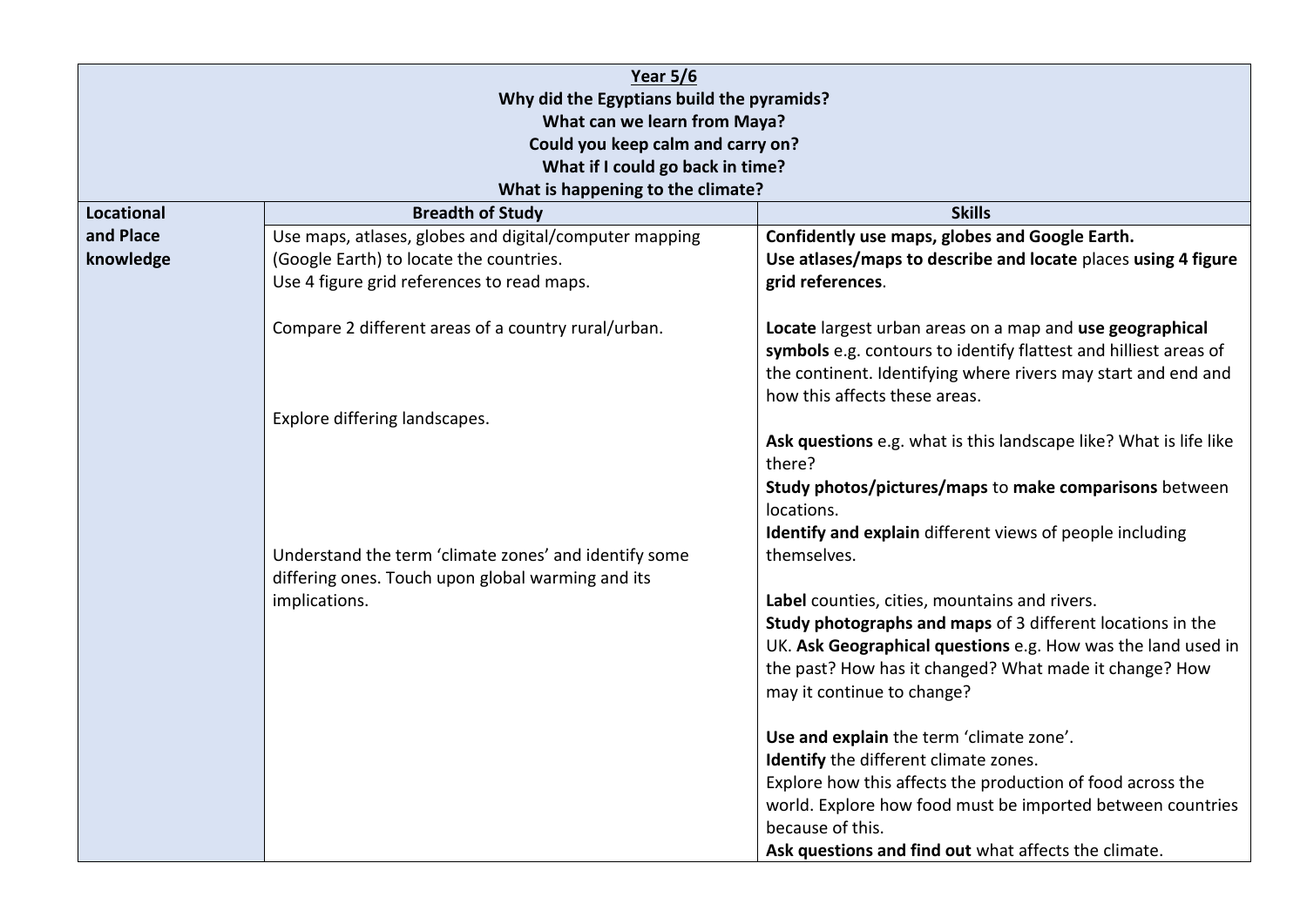|                                                                 | Use maps to identify different climate zones.                   |
|-----------------------------------------------------------------|-----------------------------------------------------------------|
| A focus on biomes: A biome is a large region of Earth that has  | Discuss and compare the climate zones of different countries    |
| a certain climate and certain types of living things. The main  | across the world and relate this knowledge to the weather in    |
| types are: Tundra, Desert, Grassland, Tropical Rain Forest.     | different areas.                                                |
| Identify where some of these are on the world map.              | Children to ask questions about global warming. Is this         |
| Whilst studying these, make comparisons with the UK.            | changing the habits of people around the world?                 |
|                                                                 | Discover the cause of global warming and research the           |
|                                                                 | implications.                                                   |
|                                                                 | Reach reasoned and informed solutions and discuss the           |
|                                                                 | consequences for the future.                                    |
|                                                                 | Identify changes to be made in own lives in response to this.   |
|                                                                 | Understand the term 'biome'.                                    |
|                                                                 | Use knowledge of this term to make suggestions for places in    |
|                                                                 | the world which may be biomes.                                  |
|                                                                 | Once the children are aware that the main types are tundra,     |
|                                                                 | desert, grassland and rain forest, children to use maps to      |
|                                                                 | locate areas they think may be biomes e.g. very green areas     |
|                                                                 | could be rainforests, flat pale ones could be deserts etc.      |
|                                                                 | Explore which of these may produce food and Defend              |
|                                                                 | reasoning using knowledge of maps.                              |
|                                                                 | Using photographs, and ask questions, make comparisons          |
|                                                                 | between Biomes                                                  |
|                                                                 |                                                                 |
|                                                                 | Use maps, globes and Google Earth to identify the continents.   |
|                                                                 | Looking at a map of climate zones, children to use prior        |
| 6 figure grid references.                                       | knowledge of the world to identify the climate they think may   |
| Name and locate the key topographical features including        | exist in different parts of the world.                          |
| coast, features of erosion, hills, mountains and rivers.        | Identify and mark on a map the different countries across the   |
| Understand how these features have changed over time.           | world.                                                          |
|                                                                 | Identify the major cities and consider how they differ to       |
|                                                                 | other regions in the country. What is the Cuisine like in these |
| On a world map locate the main countries in Africa. Identify    | cities how and why is it different everywhere you go.           |
| their main environmental regions, key physical and human        | Using photographs, children to make connections between         |
| characteristics, and major cities.                              | Spain and the UK. How is it similar and different? Explore the  |
| Children to be able to identify main capital cities/oceans etc. | foods produced in the two countries.                            |
|                                                                 | Consider how the location of these countries geographically     |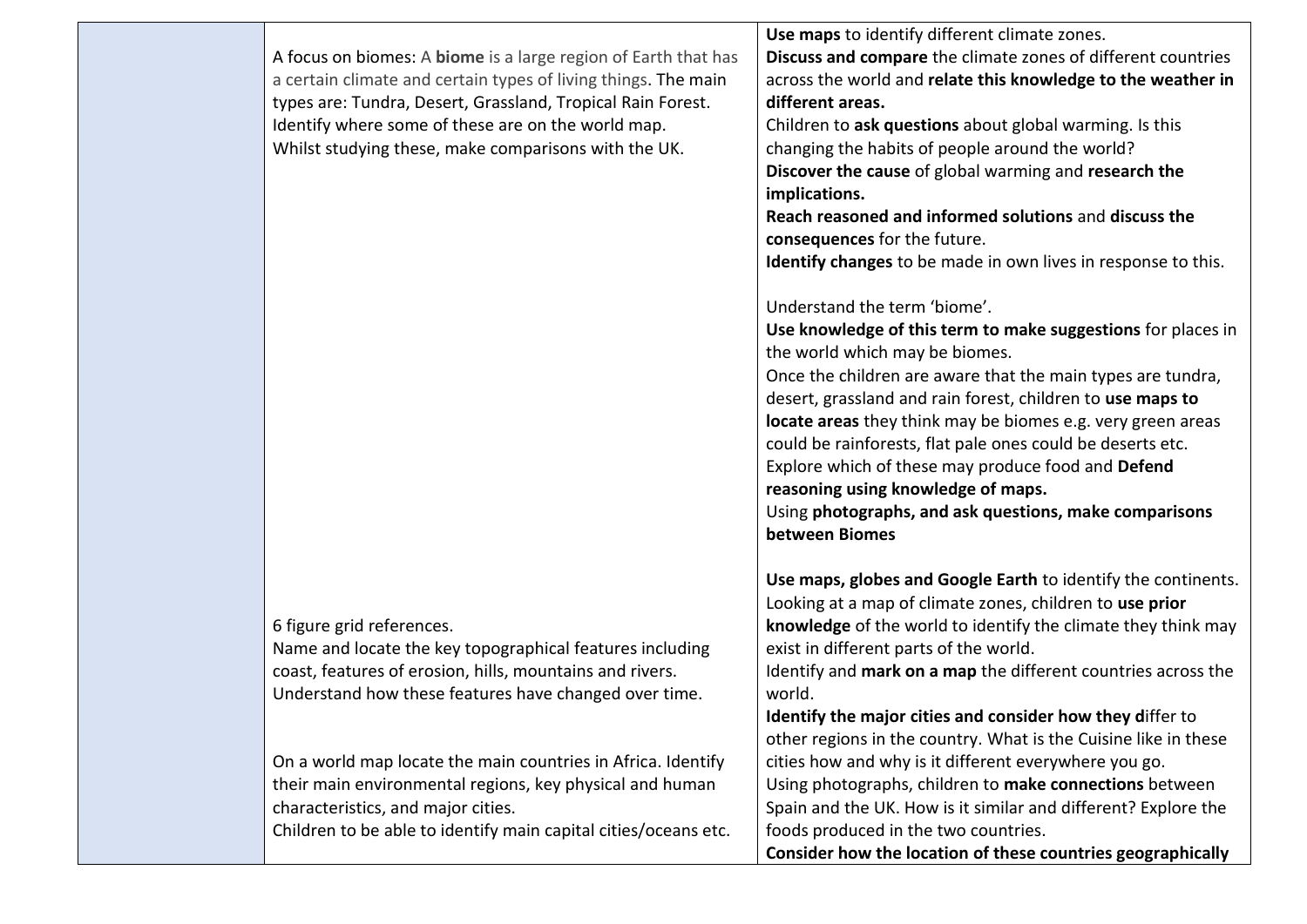|           | Understand the significance of Latitude and longitude.        | has shaped the food produced there.                               |
|-----------|---------------------------------------------------------------|-------------------------------------------------------------------|
|           | Know the position and significance of the Equator, the Tropic | Use 6 figure grid references to identify countries and cities in  |
|           | of Cancer and the Tropic of Capricorn.                        | the world, the main mountain ranges and the longest rivers.       |
|           |                                                               | Understand how these features may have changed over               |
|           |                                                               | time.                                                             |
|           |                                                               | Select the most appropriate map for different purposes e.g        |
|           |                                                               | atlas to find a country, Google Earth to find a village.          |
|           | Study of a country with an active volcano.                    |                                                                   |
|           | -Environmental regions, key physical and human                | Explain the climates of given countries in the world and relate   |
|           | characteristics. Major cities, mountain ranges, rivers,       | this to knowledge of the hemispheres, the Equator and the         |
|           | lakes, landmarks.                                             | Tropics.                                                          |
|           |                                                               | Locate the major cities of the world and draw conclusions as      |
|           |                                                               | to their similarities and differences.                            |
|           |                                                               | Use maps to identify longitude and latitude.                      |
|           |                                                               | Use the language of 'north', 'south', 'east', 'west' to relate    |
|           |                                                               | countries to each other.                                          |
|           |                                                               | Using maps, locate the Equator, the Tropics of Cancer and         |
|           |                                                               | Capricorn. Consider the countries and climates that surround      |
|           |                                                               | these lines and discuss the relationships between these and       |
|           |                                                               | the countries.                                                    |
|           |                                                               | Critically study photographs - do they think these were taken     |
|           |                                                               | close to the Equator or further away.                             |
|           |                                                               | Study maps of the to identify environmental regions.              |
|           |                                                               | Compare and contrast these regions.                               |
|           |                                                               | Locate the key physical and human characteristics. Relate         |
|           |                                                               | these features to the locality e.g. population sizes near tourist |
|           |                                                               | landmarks/rivers, transport links to mountains.                   |
|           |                                                               | Reflect on the importance and value of the tourism industry       |
|           |                                                               | in these areas.                                                   |
|           |                                                               | Choose a volcano, find out its current status e.g.                |
|           |                                                               | dormant, extinct. Locate its position in the world, its           |
|           |                                                               | dimensions and find out when it last erupted and the              |
|           |                                                               | impact of this eruption.                                          |
| Human and | Human geography including trade between UK and Europe         | Identify trade links around the world based on a few chosen       |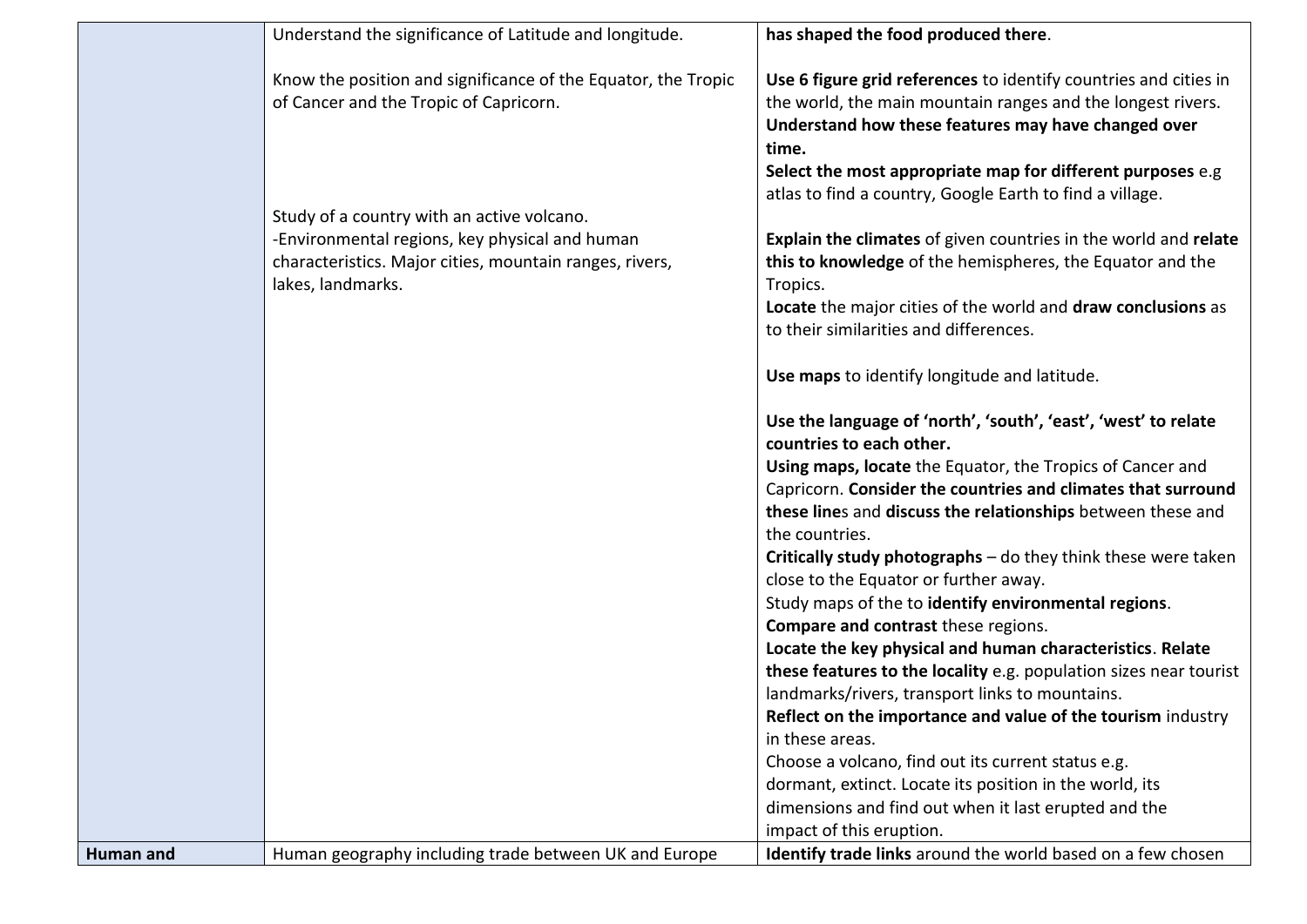| <b>Physical</b>  | and ROW.                                                       | items e.g. coffee, chocolate, bananas.                                                                         |
|------------------|----------------------------------------------------------------|----------------------------------------------------------------------------------------------------------------|
| Geography        | Fair/unfair distribution of resources (Fairtrade).             | Discover where food comes from.                                                                                |
|                  |                                                                | Discuss and debate fair trade.                                                                                 |
|                  |                                                                | Investigate the facts and join in a reasoned discussion.                                                       |
|                  |                                                                | Generate solutions and promote ethically sound trade.                                                          |
|                  |                                                                |                                                                                                                |
|                  | Earthquakes/natural disasters - floods, tsunamis               | Describe and explain the processes that cause natural<br>disasters.                                            |
|                  |                                                                | Draw conclusions about the impact of natural disasters                                                         |
|                  |                                                                | through the study of photographs, population numbers and                                                       |
|                  |                                                                | other primary sources.<br>describe and show an understanding of earthquakes linking to                         |
|                  |                                                                | the key places studied                                                                                         |
|                  | <b>Impact of Disaster</b>                                      | describe and show an understanding of volcanoes to the key                                                     |
|                  |                                                                | places studied.                                                                                                |
|                  |                                                                |                                                                                                                |
|                  |                                                                | Research Richter Scale - how it works, what it measures etc.                                                   |
|                  |                                                                | Create ta Richter diagram and investigate the devastation                                                      |
|                  |                                                                | caused at each level.                                                                                          |
|                  |                                                                | Explore the impact of the Volcano at Pompeii.                                                                  |
| <b>Fieldwork</b> | When studying both rivers, go to the River Tees. Talk about    | Look for evidence of past river use by visiting the location.                                                  |
|                  | the trade route that this used to be. Children to make field   | Make field notes/observational notes about land features.                                                      |
|                  | notes/observational notes about the land there to be           | Visit a river, locate and explain the features.                                                                |
|                  | discussed at school when talking about the features of rivers. | Take photographs to support findings e.g showing different                                                     |
|                  | Children to take photos to support their notes. Look at the    | transport used in the area today which would not have been                                                     |
|                  | land use their now and compare this to how it would have       | like in the past.                                                                                              |
|                  | been in the past.                                              | Carry out field study making measurements of local river:                                                      |
|                  |                                                                | depth, width, speed of flow.                                                                                   |
|                  |                                                                | create a profile of the cross section explored.<br>Record a visual representation of the wildlife and habitats |
|                  |                                                                | observed at the local stream.                                                                                  |
|                  |                                                                | Study pictures of the river in Victorian times and compare and                                                 |
|                  |                                                                | contrast.                                                                                                      |
|                  |                                                                | Select a method to present the differences in transport in the                                                 |
|                  | Fieldwork/traffic study                                        | area today.                                                                                                    |
|                  |                                                                | Record measurement of river width/depth.                                                                       |
|                  |                                                                | Undertake a traffic survey of the local main road - tally                                                      |